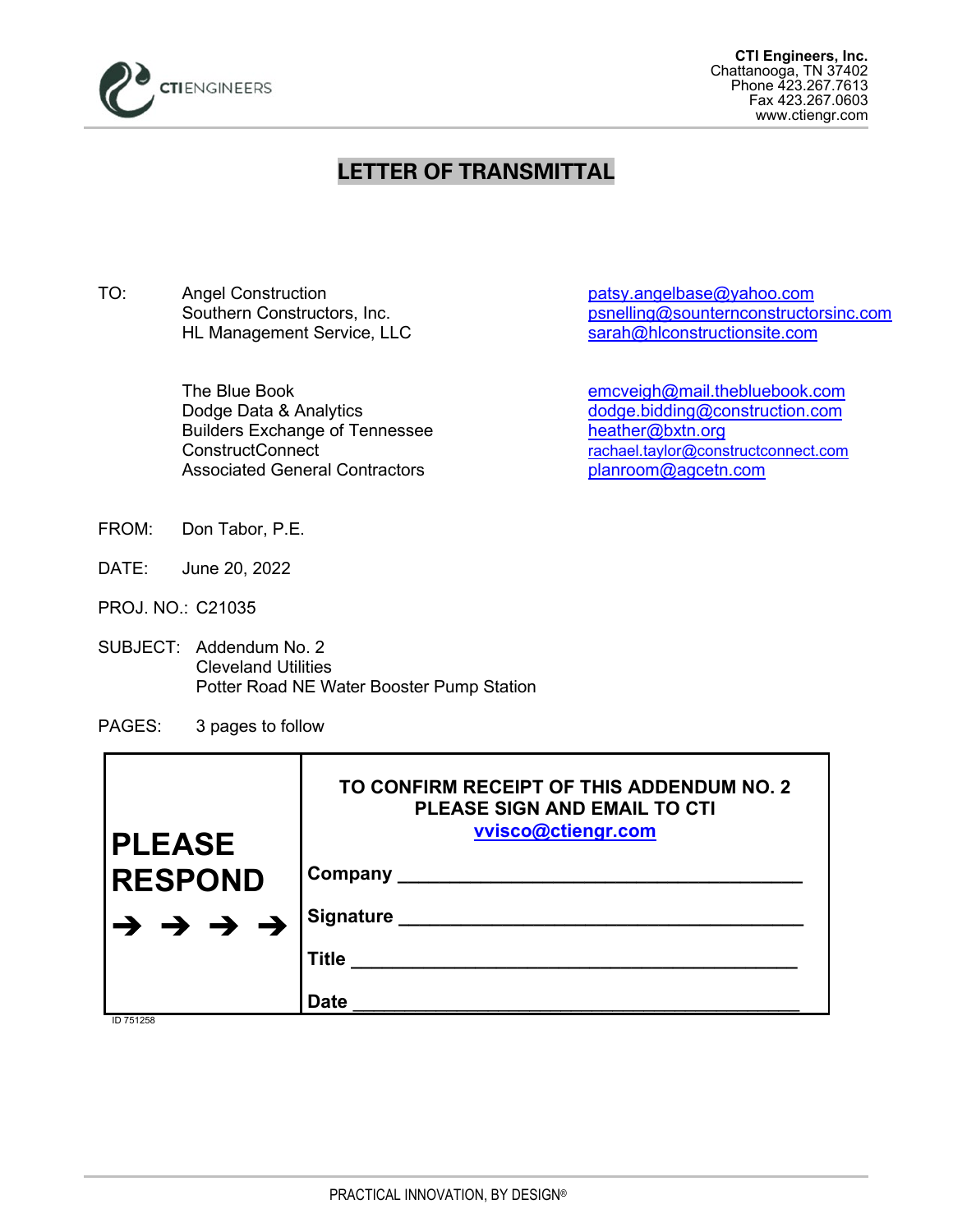## ADDENDUM NO. 2 POTTER PLACE ROAD NW WATER BOOSTER PUMP STATION CLEVELAND UTILITIES C.U. PROJECT NO. W2959X CTI PROJECT NO. C21035

The following changes shall be made to the Contract Documents:

## I. CONTRACT DOCUMENTS

## A. Section 00 41 00, Bid. Pages 00 41 00-1 and 00 41 00-2.

1. DELETE Section 00 41 00 in its entirety and SUBSTITUTE therefor the attached Section 00 41 00.

Date: June 20, 2022 **CTI Engineers**, Inc.

 /s/ Don Tabor, P.E. Project Manager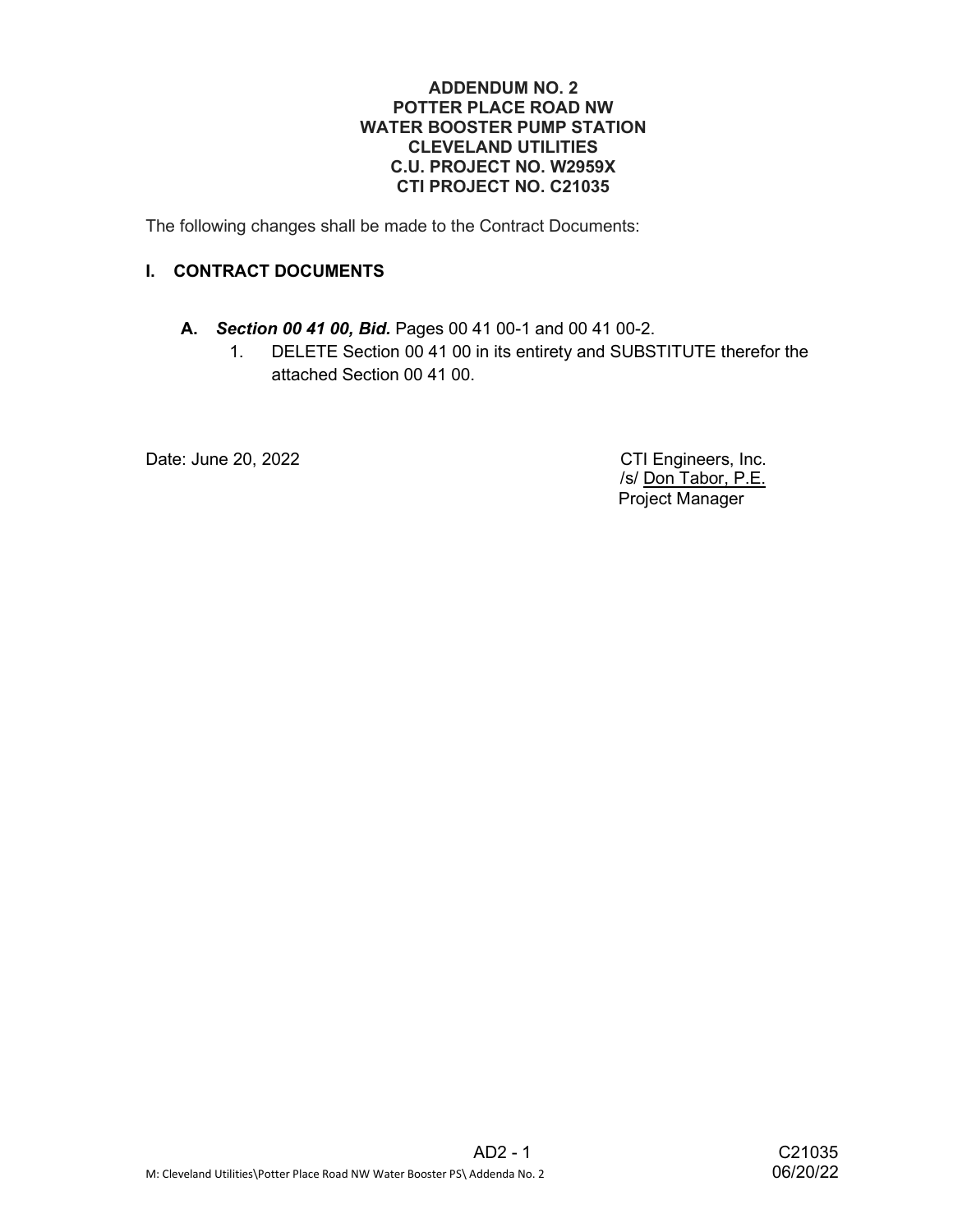Project Description: Furnishing and installing a prefabricated duplex water booster pump station (with a 12-gpm per pump capacity); along with ductile iron and copper piping, fittings, valves, control panel (including variable frequency drives), electrical components, and other associated appurtenances within the northwestern right-of-way of Potter Place Road NW in Charleston, Tennessee.

Proposal of

(hereinafter called "Bidder"), doing business as

a corporation, a partnership, an individual

To the Cleveland Utilities (hereinafter called "Owner").

Gentlemen:

l

 The Bidder, in compliance with your Advertisement for Bids for the construction of this project having examined the Drawings and Specifications with related documents and the site of the proposed work, and being familiar with all of the conditions surrounding the construction of the proposed project including the availability of materials and labor, hereby proposes to furnish all labor, materials, and supplies, and to construct the project in accordance with the Contract Documents, within the time set forth therein, and at the price(s) stated below. This price(s) is to cover all expenses including overhead and profit incurred in performing the work required under the Contract Documents, of which this proposal is a part.

 Bidder hereby agrees to commence work under this contract on or before a date to be specified in written Notice to Proceed of the Owner and to fully complete the project within 90 consecutive calendar days thereafter as stipulated in the Specifications. Bidder further agrees to pay as liquidated damages, the sum of \$500 for each consecutive calendar day thereafter as hereinafter provided in the General Conditions.

Bidder acknowledges receipt of the following addenda:

 Bidder agrees to perform all the construction of the project complete with appurtenant and accessory work described in the Specifications and shown on the plans for the attached price(s).

 The attached price(s) shall include all labor, materials, bailing, shoring, removal, overhead, profit, insurance, etc., to cover the finished work of the several kinds called for.